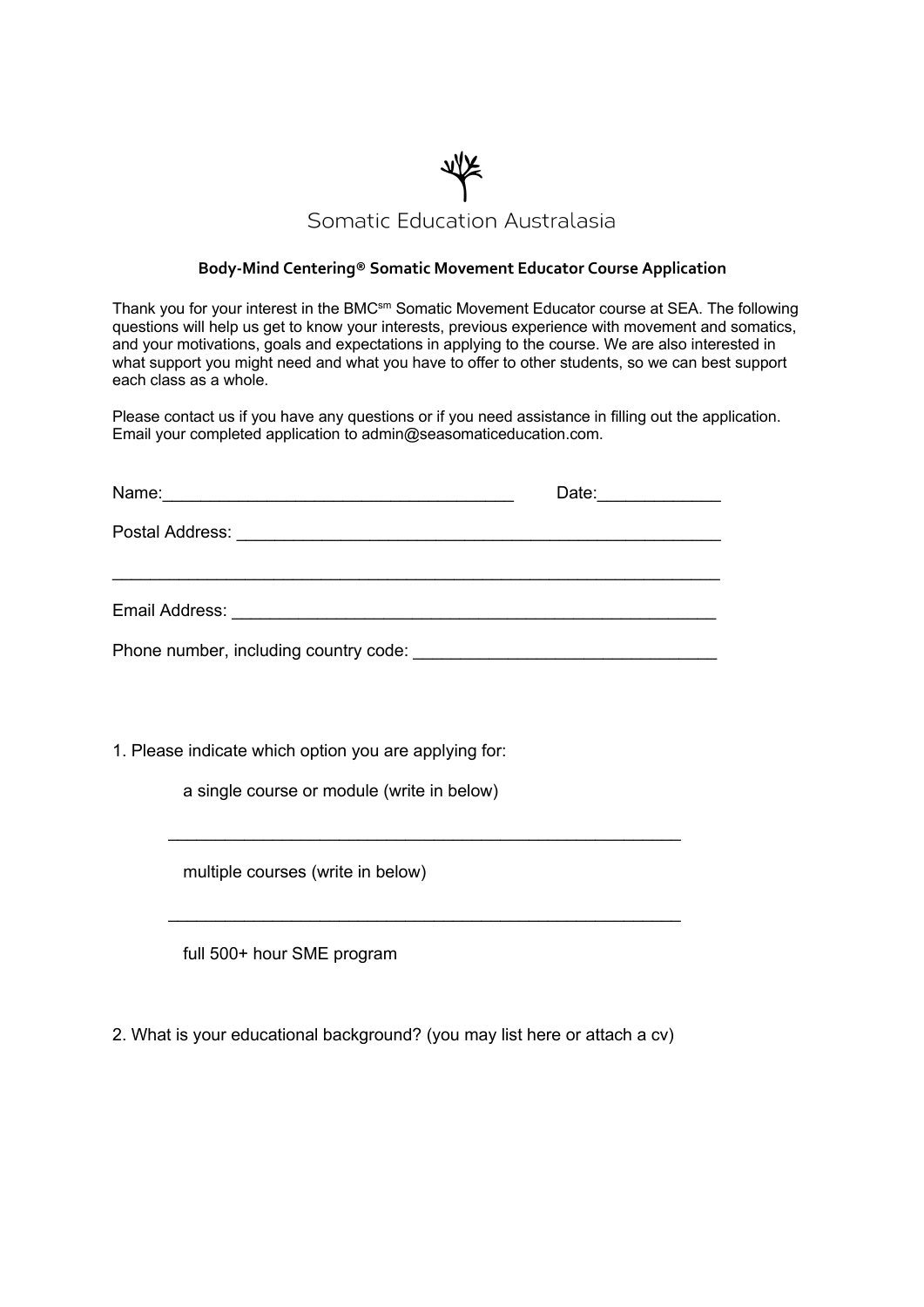3. List your work and other related experience (you may list here or attach a cv)

4. What is your previous experience with Body-Mind Centering®? If you have studied the work previously, please list your teachers and general details of your studies. How did you first hear about  $BMC^{sm}$ ?

5. Please list your experience with other body-mind and somatics disciplines (such as dance, yoga, martial arts, somatic psychotherapy, bodywork, etc). Please include whether this experience has been casual, serious amateur, semi-professional or professional.